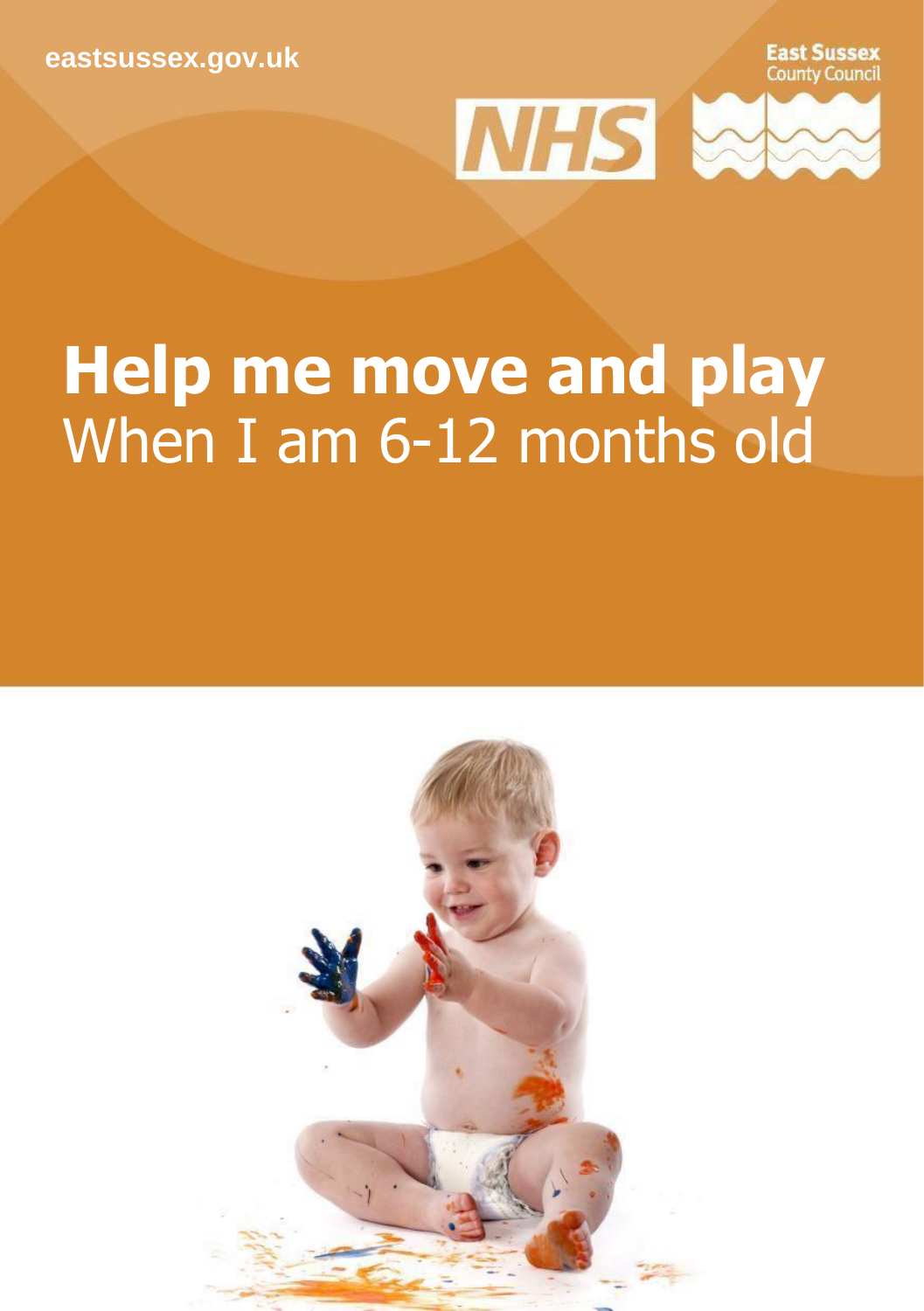### Your baby should be:

- able to roll from back to front, or from front to back
- able to pick up, hold objects using their whole hand
- starting to sit unsupported on the floor
- starting to pick up small toys when sitting
- starting to crawl, bottom shuffle or roll to move around
- starting to pull to standing, holding onto furniture or person for support

### **Physical activity guidelines**

Your baby should be active from birth. Even though your baby may not be walking, they need to be physically active several times every day from playing on the floor to splashing in the bath.

This includes at least 30 minutes of tummy time spread throughout the day while they're awake (and other movements such as reaching and grasping, pushing and pulling themselves independently, or rolling over); more is better.

You can help your baby to stay active by limiting the time your baby spends in a car seat, buggy or highchair and by ensuring that you dress them in clothes that they can move freely in. It is also beneficial to switch your TV off when playing and eating together.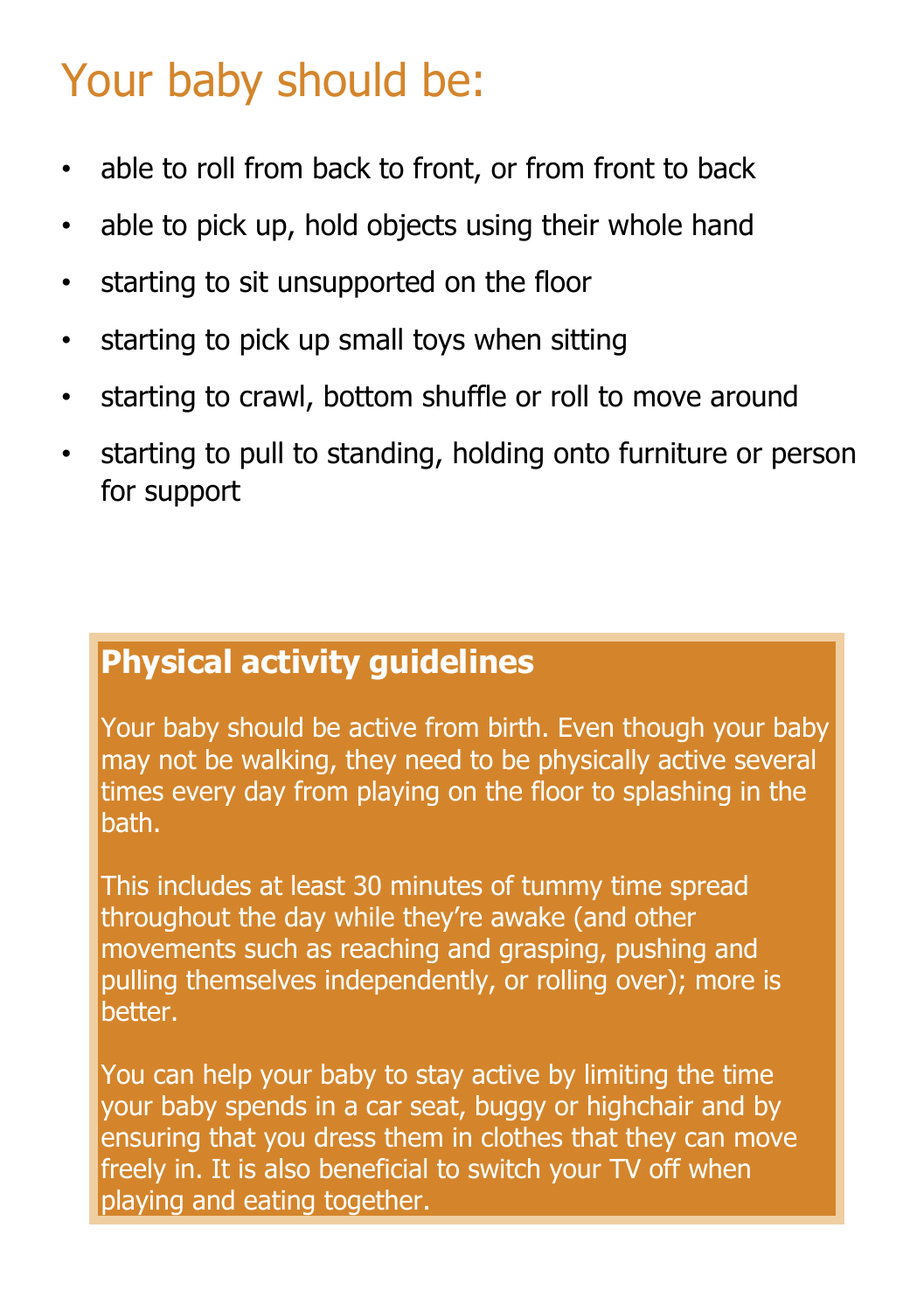# Helpful hints **Let me find out how different**

things feel by letting me explore food with my hands

When I am learning to sit up by myself, you can help me by supporting me with cushions

I enjoy bouncing up and down with you holding me During tummy time, put toys slightly out of my reach to encourage me to move or roll towards them

I like to grab objects and let them go to see what happens. You could use boxes, baskets and objects to help me with this e.g. rattles, spoons,

I enjoy playing games with you; you can cover my legs with a blanket or light material so that I can kick it off

whisks, bottles.  $\blacksquare$  I enjoy practising my rew movements by climbing over cushions and moving through tunnels and empty boxes

These ideas will help you and your baby to enjoy play together; supporting their communication and social skills. They will help your baby to strengthen their muscles, develop balance and coordination, and learn to move on their own. Being active is vital for your baby's healthy brain development and will also help your baby to stay at a healthy weight. Being active with your baby helps to set up good habits to support you both in developing a healthy lifestyle.